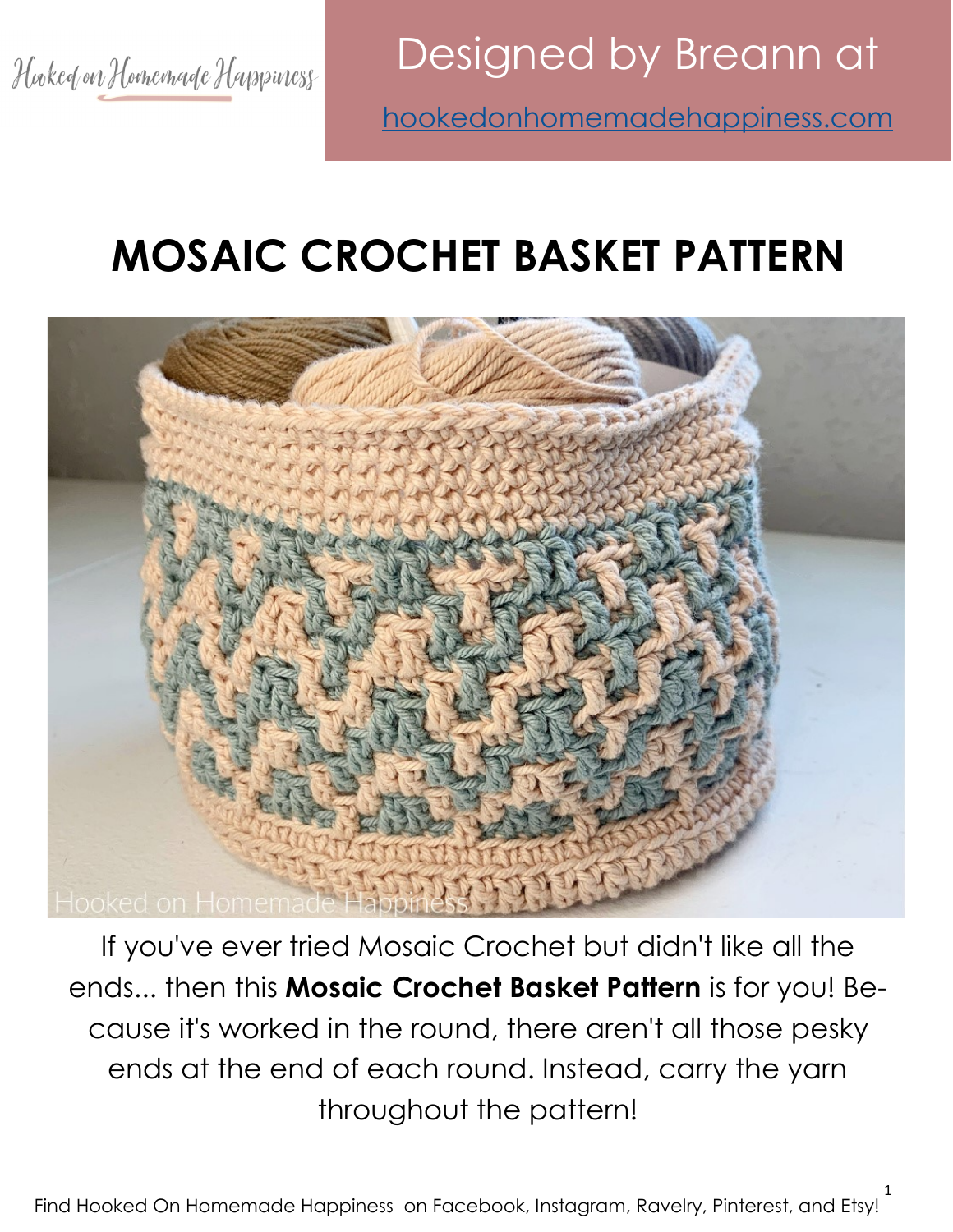### Designed by Breann at <hookedonhomemadehappiness.com>

### **Materials**

100g **[Dishie](https://shrsl.com/3if3v)** total in Linen & Inlet (any worsted weight cotton or acrylic would work)

G/4.0 mm hook

yarn needle

scissors

## **Level**

intermediate

## **Pattern notes & stitches to know**

- magic ring
- ch chain
- sl st slip stitch
- dc double crochet
- sc single crochet

blo - back loop only

sc blo - single crochet back loop only

ldc flo - long double crochet (work stitch in the row below the previous row) in the front loop only

- written in US terms
- ch 1 does not count as sc
- ch 2 does not count as dc
- Because this basket is worked in rounds, do not cut the yarn. Carry the yarn throughout the pattern **[VIDEO TUTORIAL](https://www.youtube.com/watch?v=z1UnLzO7SHE&t=5s)**
- Gauge: 15 sc x 20 rows
- Approx finished size: 8.5" diameter x 5" tall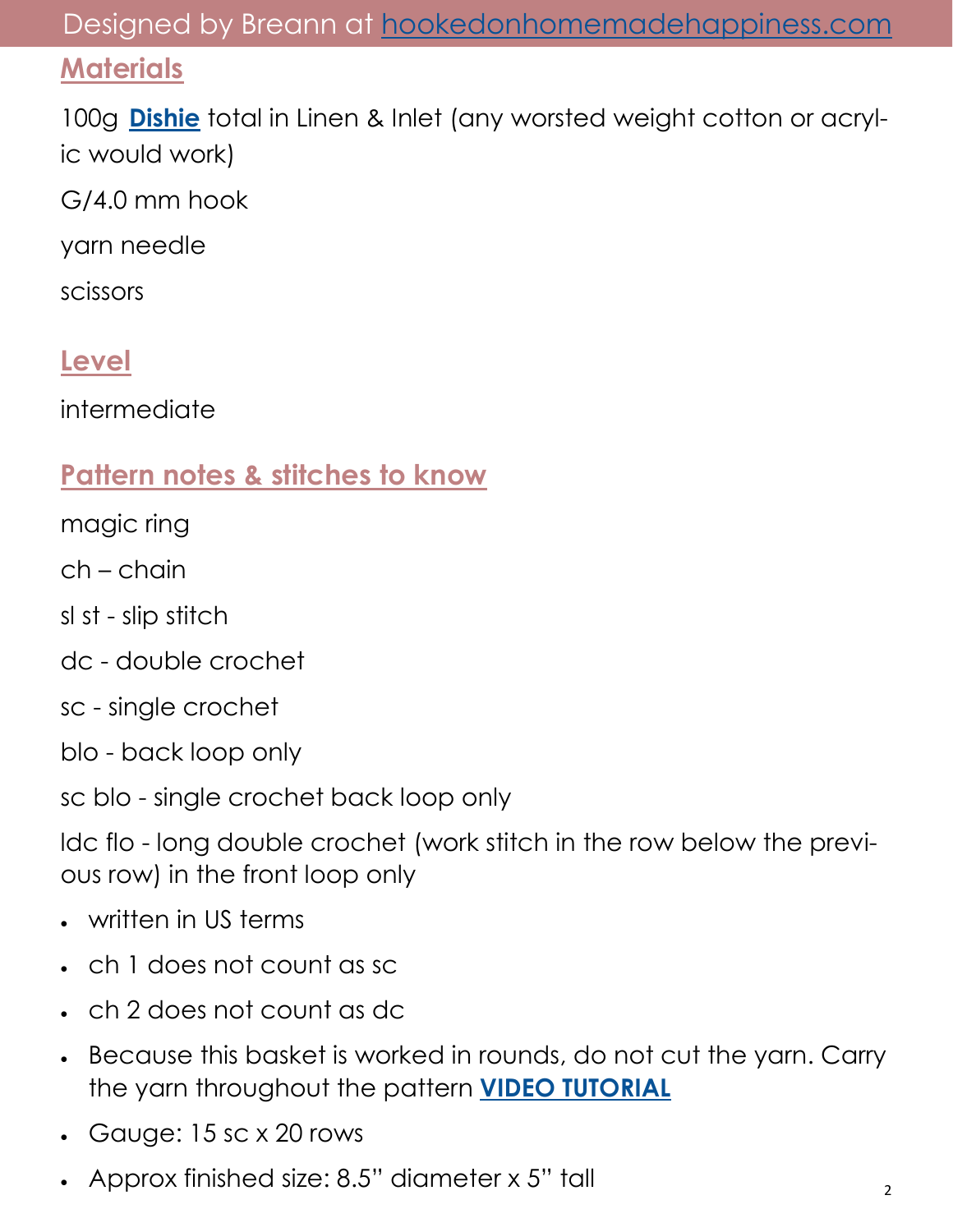Designed by Breann at <hookedonhomemadehappiness.com>

# *MOSAIC CROCHET BASKET PATTERN*

# *>>>[STITCH VIDEO TUTORIAL](https://www.youtube.com/watch?v=jWio75YwhG0)<<<*

*Note: the video tutorial is for just the stitch pattern worked in rows*

### *BASKET BASE*

Starting with the main color, make a magic ring

**Round 1:** ch 2, 10 dc in ring, pull ring closed tight, join to first dc with sl st (10 dc)

**Round 2**: ch 2, 2 dc in each stitch around, join to first dc with sl st (20 dc)

**Round 3:** ch 2, \*dc, 2 dc in next stitch\* repeat from \* to \* around, join to first dc with sl st (30 dc)

**Round 4:** ch 2, \*dc in 2 stitches, 2 dc in next\* repeat from \* to \* around, join to first dc with sl st (40 dc)

**Round 5:** ch 2, \*dc in 3 stitches, 2 dc in next\* repeat from \* to \* around, join to first dc with sl st (50 dc)

**Round 6:** ch 2, \*dc in 4 stitches, 2 dc in next\* repeat from \* to \* around, join to first dc with sl st (60 dc)

**Round 7:** ch 2, \*dc in 5 stitches, 2 dc in next\* repeat from \* to \* around, join to first dc with sl st (70 dc)

**Round 8**: ch 2, \*dc in 6 stitches, 2 dc in next\* repeat from \* to \* around, join to first dc with sl st (80 dc)

**Round 9:** ch 2, \*dc in 7 stitches, 2 dc in next\* repeat from \* to \* around, join to first dc with sl st (90 dc)

**Round 10:** ch 1, sl st blo in each stitch around, join to first sl st with sl st (90 sl st)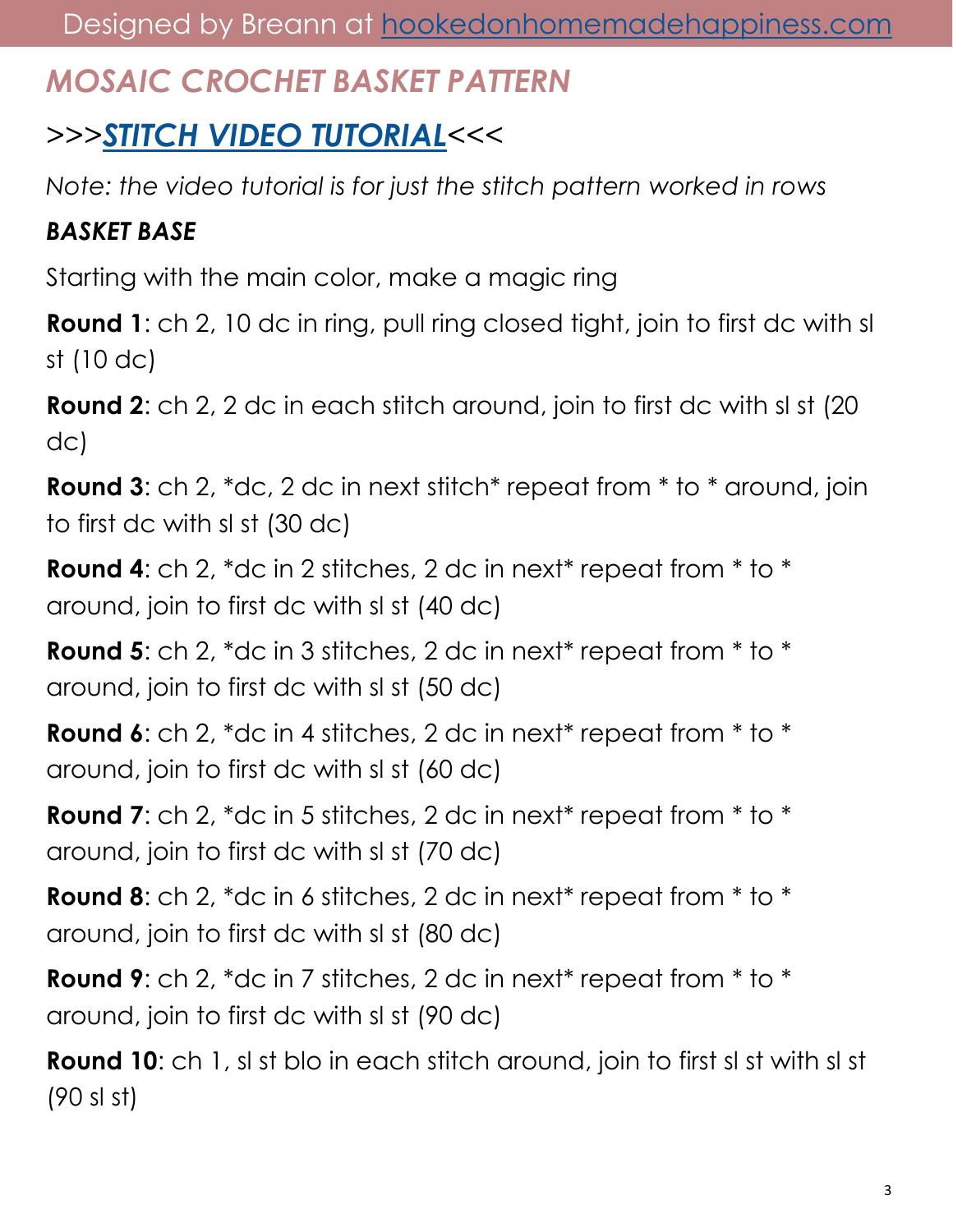### Designed by Breann at <hookedonhomemadehappiness.com>

*The next round is worked over the sl st from round 10. Insert hook into the stitches from round 9. This is to create a stronger base for the basket.*

**Round 11**: ch 1, sc blo in each stitch around (working into round 9 stitches), join to first sc with sl st (90 sc)

### *BASKET BODY*

*The mosaic crochet pattern begins in the next round. Change to secondary color for next round. Then continue changing colors every round. Do not fasten off each round. Carry the yarn.*



**Round 12:** ch 1, sc blo in each stitch around, join to first sc with sl st (90) sc)

**Round 13:** ch 1, \*sc blo in 2 stitches, Idc flo in next, sc blo in 2 stitches\* repeat from \* to \* around, join to first sc with sl st (90)

**Round 14:** ch 1, ldc flo, \*sc blo in 3 stitches, ldc flo in the next 2 stitches\* repeat from \* to \* around to last 4 stitches, sc blo in next 3, ldc flo in last stitch, join to first dc with sl st (90)

**Round 15:** ch 1, \*sc blo, ldc flo in next, sc blo in next, ldc flo in next, sc blo in next\* repeat from \* to \* around, join to first sc with sl st (90)

**Round 16 - 26**: repeat rounds 13 - 15, ending with a round 14 repeat

*Fasten off secondary color and continue working in only the main color for the remainder of the pattern*

**Round 27:** ch 1, sc in each stitch around, join to first sc with sl st (90 sc) **Round 28:** ch 1, sc in each stitch around, join to first sc with sl st (90 sc)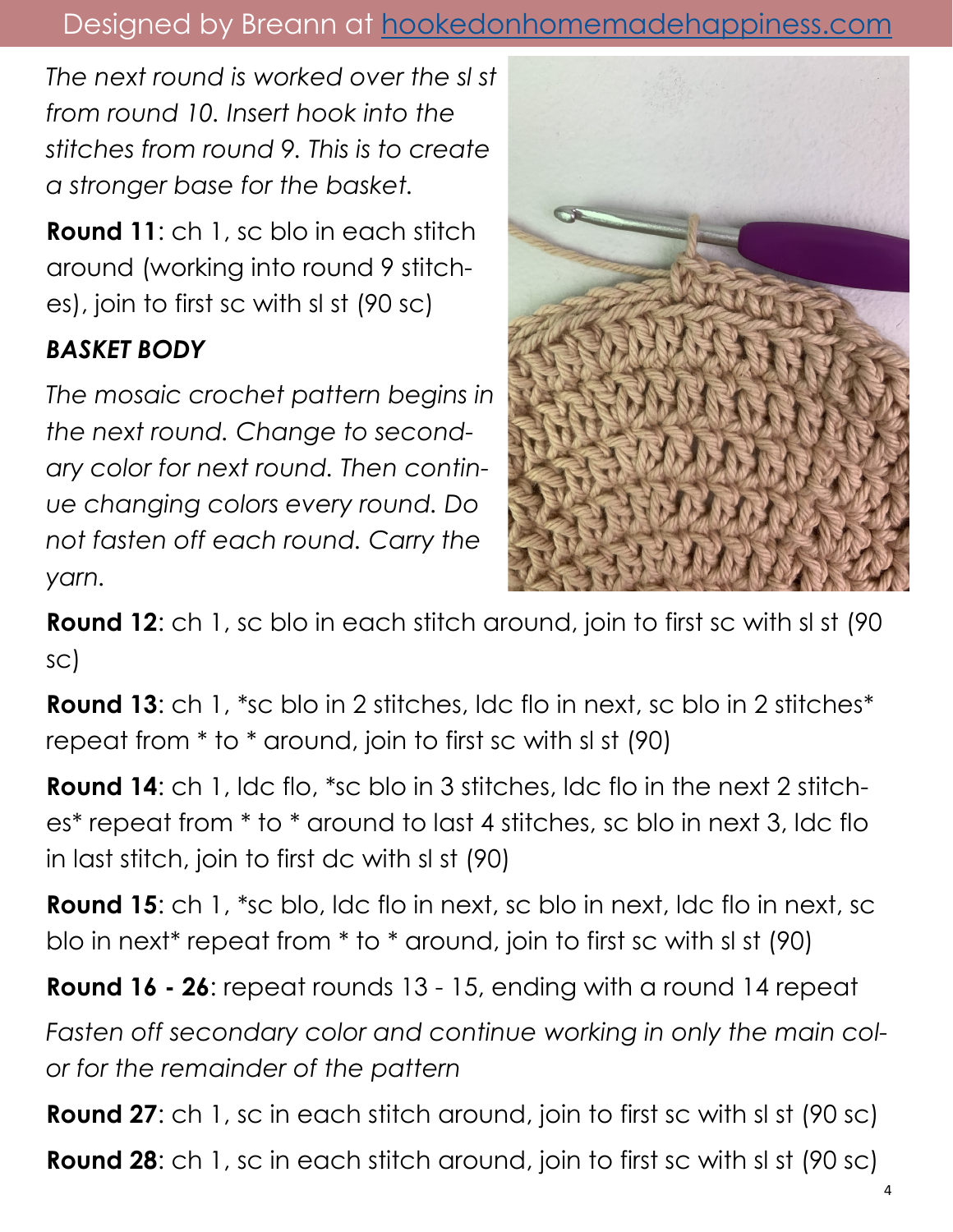#### *BASKET HANDLE*

**Round 29**: ch 1, sc in next 15 stitches, ch 15, skip 15 stitches, sc in next 30 stitches, ch 15, skip 15 stitches, sc in remaining 15 stitches, join to first sc with sl st (60 sc)

**Round 30**: ch 1, sc in each stitch and ch around, join to first sc with sl st (90 sc)

**Round 31**: ch 1, sc in each stitch around, join to first sc with sl st (90 sc)

Fasten off.

Weave in the ends.